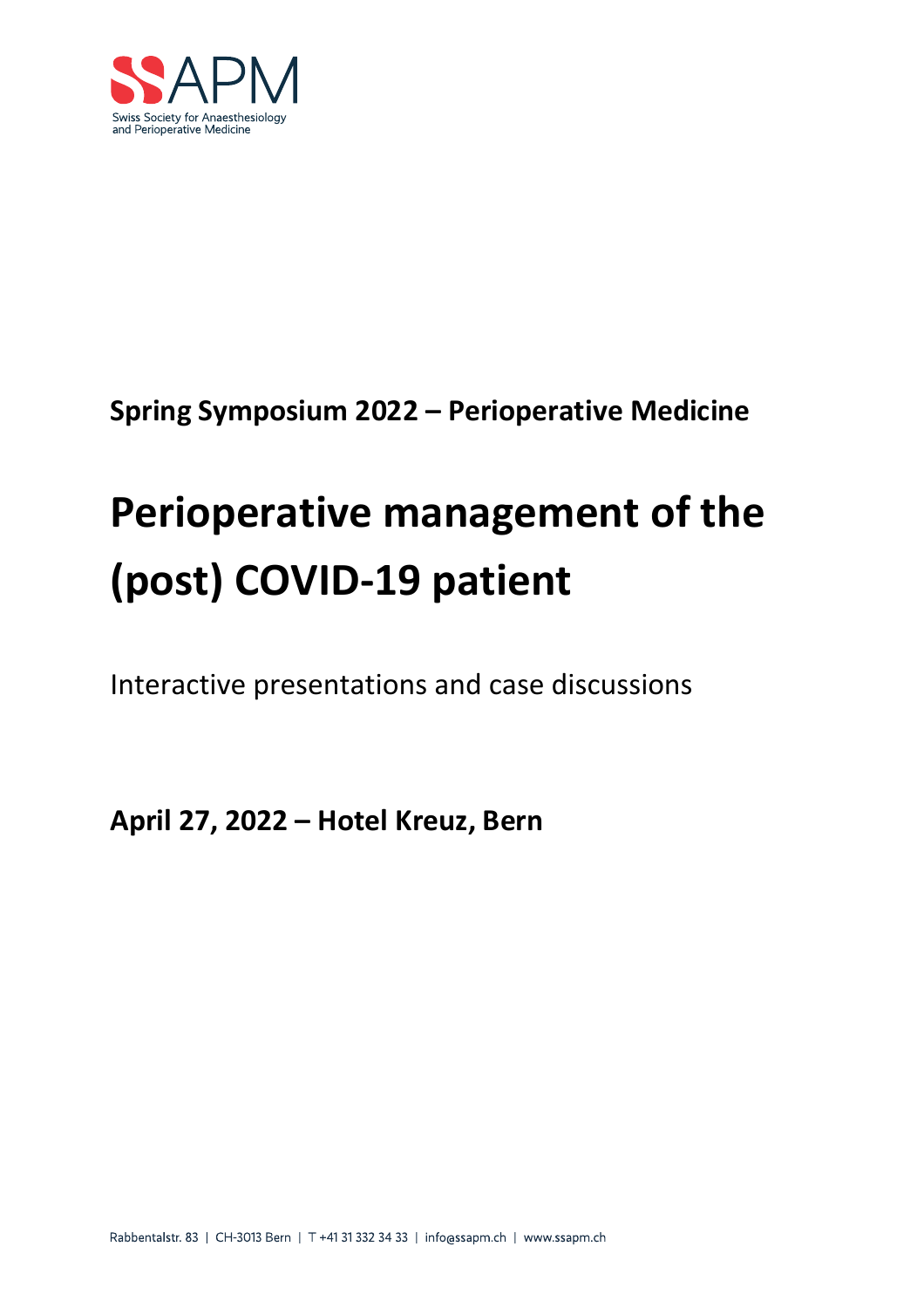## **Programme**

| $09:45 - 10:15$ | <b>Registration and welcome coffee</b>                                                                                                          |
|-----------------|-------------------------------------------------------------------------------------------------------------------------------------------------|
| $10:15 - 10:20$ | Introduction - COVID and post-COVID patients in the perioperative<br>period<br>B. Walder, Genève                                                |
| $10:20 - 10:30$ | (Post-) COVID and intervention: Time is all<br>C. Hofer, Zürich                                                                                 |
| $10:30 - 11:00$ | Perioperative neurological and psychological aspects in (post-) COVID<br>patients<br>N. Ledingham, Lugano                                       |
| $11:00 - 11:30$ | Perioperative cardiovascular aspects in (post-) COVID patients<br>B. Bollen Pinto, Genève                                                       |
| $11:30 - 12.00$ | Perioperative pulmonary aspects in (post-) COVID patients<br>B. Walder, Genève                                                                  |
| $12:00 - 12:30$ | Perioperative balance between thrombosis and bleeding in (post-)<br><b>COVID patients</b><br>M. Filipovic, St. Gallen                           |
| $12:30 - 13:30$ | Lunch                                                                                                                                           |
| $13:30 - 15:30$ | Perioperative Management of real world cases with (post-) COVID<br>S. Grape, Sion; C. Hofer, Zürich; N. Ledingham, Lugano;<br>B. Walder; Genève |
| $15:30 - 16:00$ | Summary remarks - COVID and post-COVID patients in the perioperative<br>period<br>B. Bollen Pinto, Genève                                       |



2